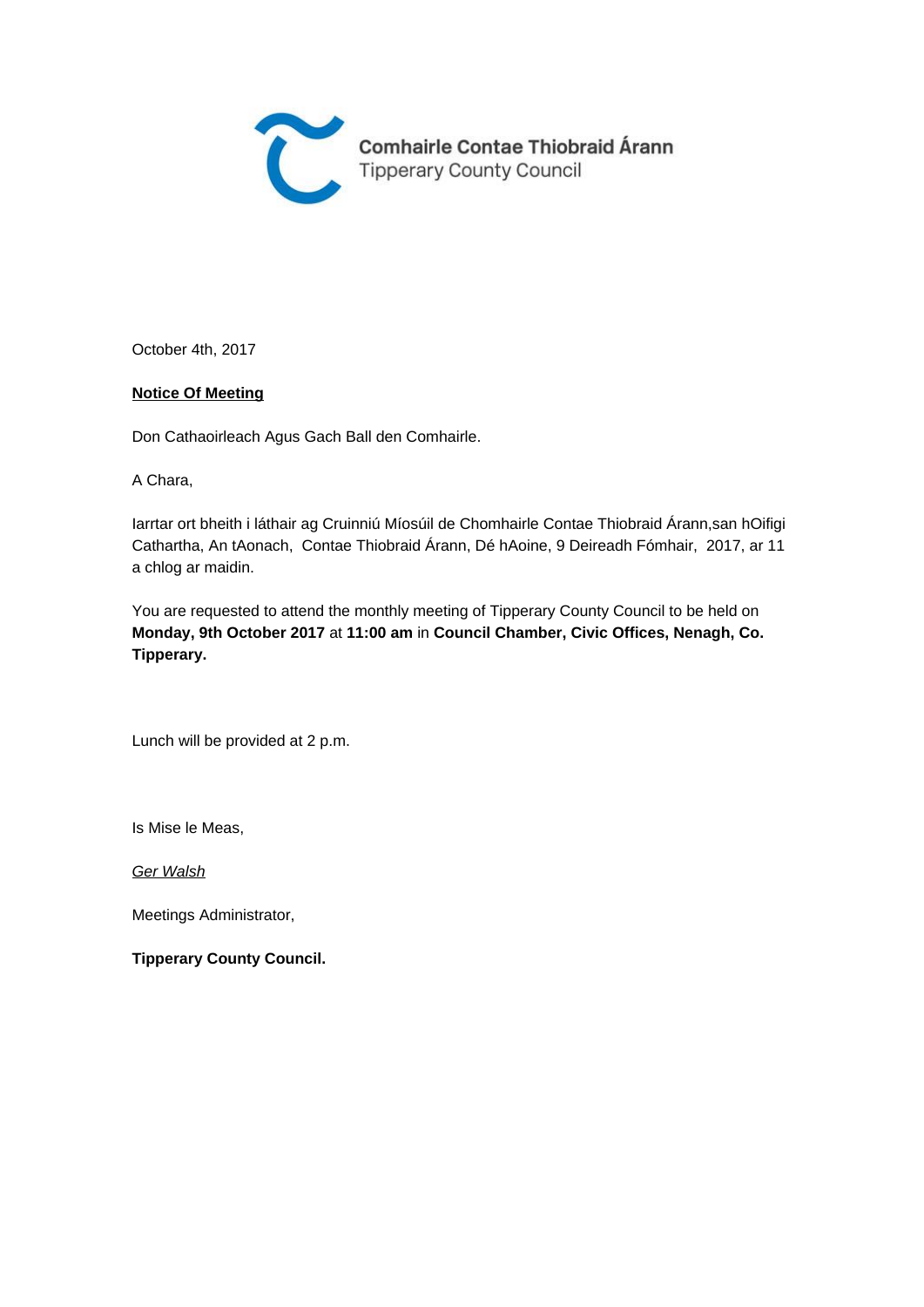# **Agenda**

#### **Consideration of Minutes**

## **1.1 Minutes of Council Meeting held on the 15th September, 2017.**

#### **Conferences / Seminars / Training**

- **2.1 Approval to Attendance**
- **2.2 Reports on Conferences**

**Business prescribed by Statute, Standing Orders or Resolution of the Council** 

#### **3.1 Section 183 Notice - Disposal of property at 42, Plan No. 5, Beechwood, Nenagh to Michael Conway**

- Rectification of title
- **3.2 Local Authority own development pursuant to Section 179 of the Planning and Development Act 2000, as amended and Part 8 of the Planning and Development Regulations 2001, as amended.**
	- Proposed works to an existing house including alterations, extension, renovations and associated site works at Mitchel Street, Thurles

# **3.3 Local Authority own development pursuant to Section 179 of the Planning and Development Act 2000, as amended and Part 8 of the Planning and Development Regulations 2001, as amended.**

- Proposed 5 no. dwellings consisting of 1 no. 3 bedroom single storey, 2 no. 2 bedroom single storey, 2 no. 3 bedroom 2 storey, road, footpaths, underground services, drainage systems, attenuation tank, boundary treatments, landscaping, open spaces and connection to existing sewers and watermain and all associated site works at Gortnahoo, Thurles
- **3.4 To consider and authorise an overdraft facility not exceeding €5,500,000 (five million and five hundred thousand euro) during the year ending 31st December, 2018. - Report attached.**
- **3.5 To consider proposed Variation Settlement Plans of the South Tipperary County Development Plan 2009 (as varied)**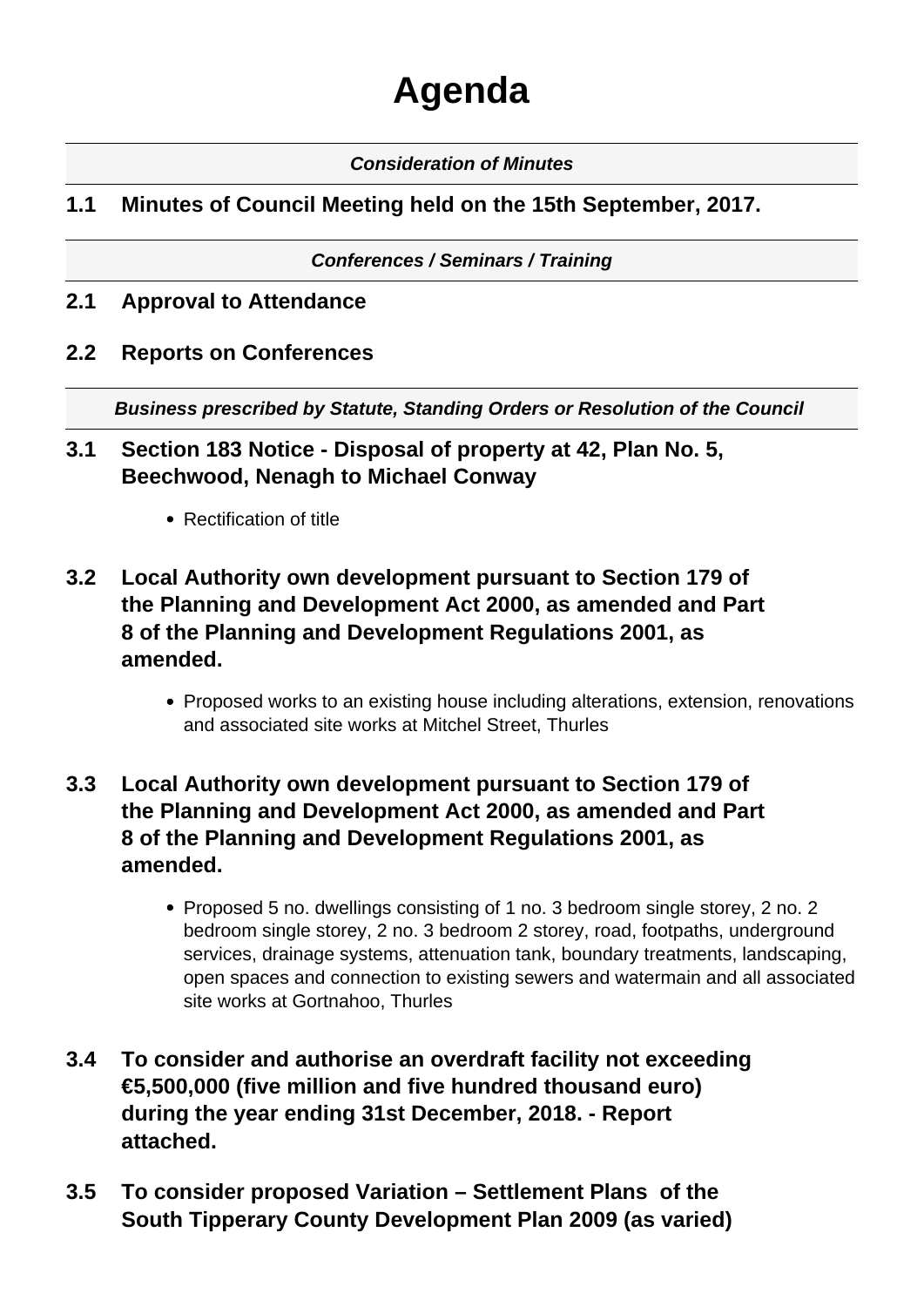**and the report of the Chief Executive under Section 13(4) of the Planning and Development Act 2000 as amended - report to follow**

- **3.6 To consider proposed Variation Settlement Plans of the North Tipperary County Development Plan 2010 (as varied) and the report of the Chief Executive under Section 13(4) of the Planning and Development Act 2000 as amended - report to follow**
- **3.7 Section 20 (3) Notice of Intention to Revoke Local Area Plan**
	- To note proposal to revoke the Newport Local Area Plan 2010 and Marlfield Local Area Plan 2013.
- **3.8 To Consider and Adopt the Tipperary Library Service Development Plan 2017 - 2022 - Report Attached**

**Consideration of Reports and Recommendations**

# **4.1 Consideration of Management Report as per Section 136 (2) of the Local Government Act, 2001, as amended by the Local Government Reform Act, 2014 - report attached.**

- Roads and Transportation, Health & Safety;
- Planning, Emergency Services & Libraries.
	- o Ireland 2040 Our Plan National Planning Framework (attached for information)
- Finance & Information Technology.

## **4.2 Update on the River Basin Management plan**

• Presentation by Ms. Ruth Hennessy, Environment Section.

#### **Appointment of Members to Committees or Boards**

# **5.1 Nomination to Thurles Regional Arts Centre**

**Corporate/Organisational Issues**

## **6.1 Agree date for Annual Budget Meeting & Budget Workshop**

**Chief Executive / Delegated Officers Orders**

**7.1 Consideration of Orders for the period to 30th September, 2017.**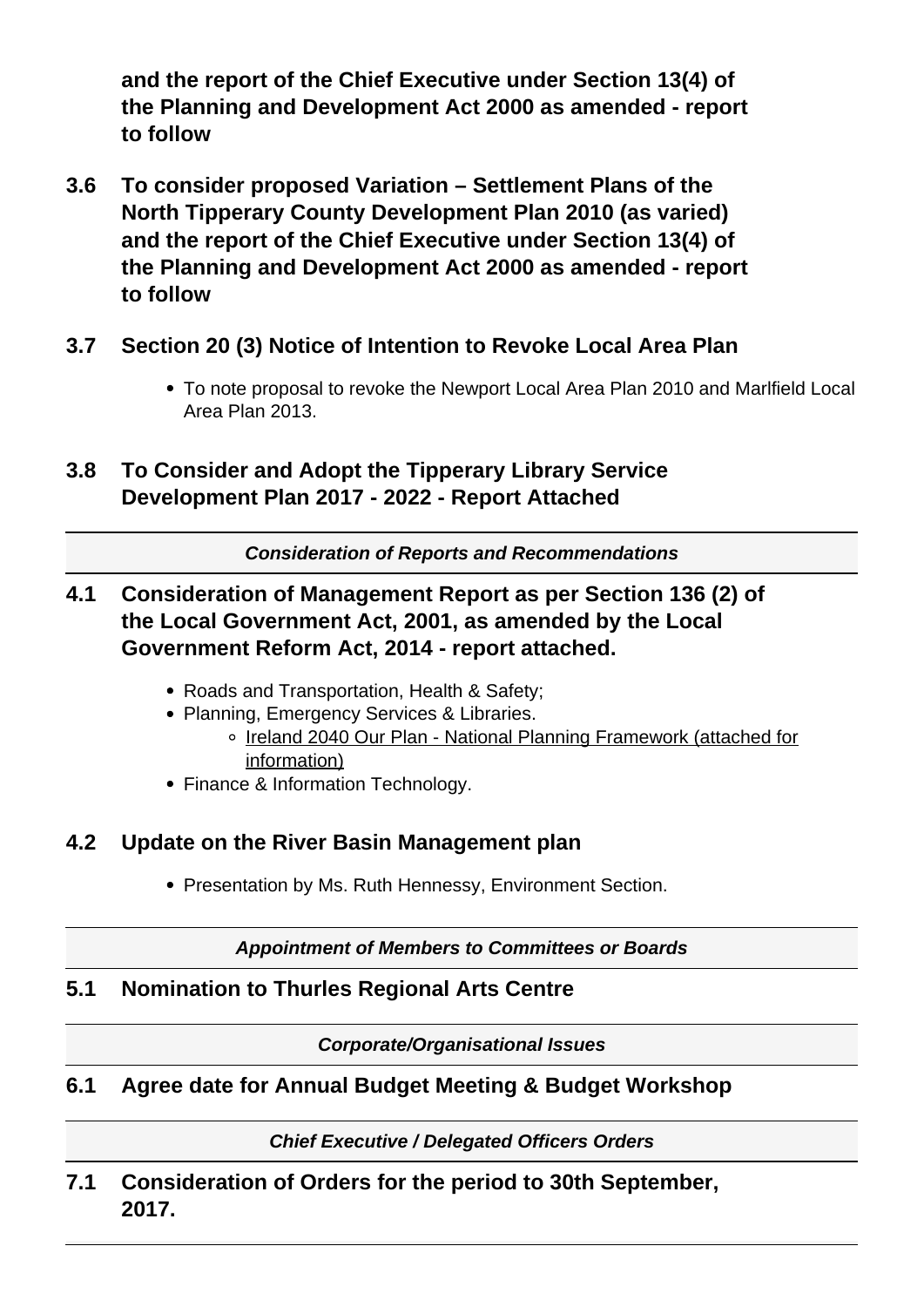#### **8.1 Cllr. P. English (Ref 1152)**

That Tipperary County Council ensure access for wheelchair users in the County in public buildings, new buildings and on our streets.

In particular sloped/narrow footpaths, steps, kerb heights and time allowed at traffic lights for crossing are looked at from a wheelchair users perspective.

# **8.2 Cllrs J. Bourke, D. Doran, S. Hanafin, J. Hogan, M. Lowry, E. Moran, J. Ryan, S. Ryan, M. Smith (Ref 1179)**

I am calling on the Department of Transport, Tourism and Sport to reintroduce the Urban Road Minor Improvement Grant as the loss of same has caused significant deterioration to the urban roads in towns in the County of Tipperary"

**Notice of Motions ( Non-Tipperary County Council Functions)**

#### **9.1 Cllrs. M Ryan, J. Carroll, F Bonfield, P. Bugler, . M O' Meara, S. Morris, H McGrath, J Hannigan, G. Darcy (Ref 1180)**

That Tipperary County Council request the O.P.W to check their unused buildings in the county and that they liaise with the Council in relation to plans for their future usage.

**Correspondence**

#### **10.1 Reply dated 7th September, 2017 from Minister of Housing, Planning and Local Government**

Renaming of Templemore-Thurles Municipal District. (NOM 914)

## **10.2 Reply dated 19th September, 2017 from Regional Health Forum South**

• Re Regional Health Forum Committees NOM 1048

#### **Resolutions from Other Local Authorities**

# **11.1 Offaly County Council**

That this Council calls for a complete overhaul of how our Social Housing Programme is administered by Department. We suggest that a Capital Housing Allocation (possible multi annual) be made available to each Council each year for the provision of suitable accommodation either to new build or purchase to meet the needs of our ever growing waiting lists. The present system has failed as it evidenced by the length of waiting lists in every Council area. We have successive Ministers blaming Councils for failing to provide houses, while their Department exert unbelievable bureaucratic control at every stage of the